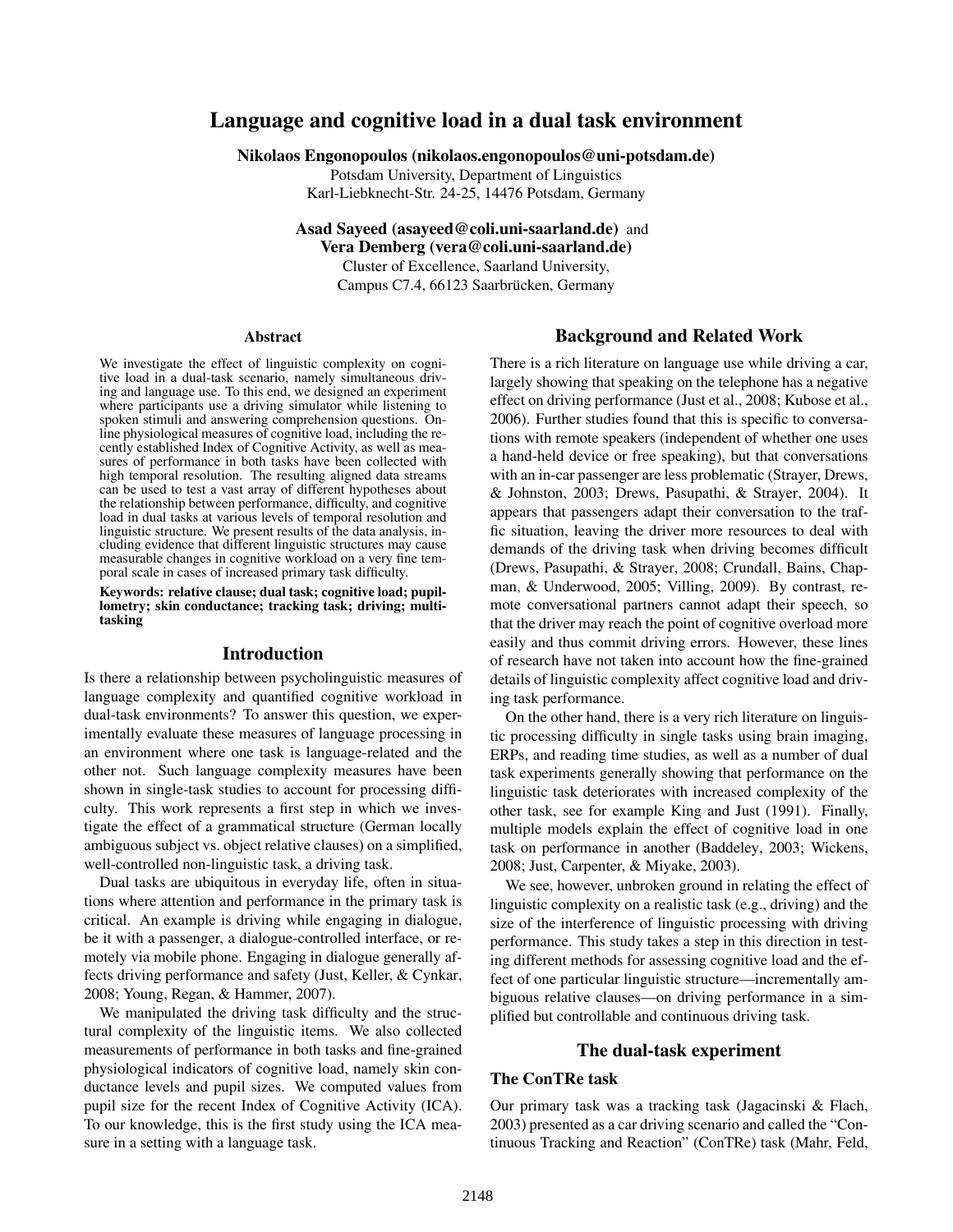

Figure 1: A screenshot of the ConTRe steering task.

Moniri, & Math, 2012). In this task, participants see a simulated 3-D road moving at a constant speed, intended to simulate a moving vehicle. Additionally, two bars of different color appear approximately 20m in front of the simulated vehicle. The two bars represent the vehicle's position and the target (reference) position. They move laterally across the screen. The reference bar's movement is pseudo-randomly generated by an algorithm, while the "vehicle" bar is controllable by the participant by means of a gaming steering wheel. Participants were instructed to track the reference bar's movements with the controllable bar as closely as possible. To reduce noise in our data, we removed all other elements of the original ConTRe environment (e.g., buildings along the side of the road, and traffic lights), except for the road and the moving bars. A screenshot of the simulated environment can be seen in fig. 1.

This task is a useful abstraction of driving, since it allows a precise and continuous performance measure for steering, essential to driving. We manipulated the difficulty of the Con-TRe task by changing the speed of the reference and vehicle bars in order to create a "difficult driving" condition and an "easy driving" condition<sup>1</sup>.

# Language comprehension task

The spoken comprehension task consists in listening to a sentence containing a relative clause followed by two thematically related 'filler' sentences and a yes/no comprehension question. Questions were related to the relative clause (50% of the stimuli) or to the filler sentences. All sentences and questions are in German, inspired by Bader and Meng (1999). The stimuli are designed in pairs in such a way that the items in each pair are identical except for the form of the auxiliary of the relative clause (RC), which determines whether it is an object RC (ORC) or a subject RC (SRC). An example of such a relative clause pair is the following:

*Die Lehrerin, die einige Eltern wegen einer solchen Kleinigkeit angerufen [haben / hat], hat nun eine Elternversammlung einberufen.*

"The teacher $F_{FEM}$  [who called some parents / whom

some parents called] because of such a trivial issue, has now called a parents' meeting."

The sentence is locally ambiguous between ORC and SRC until reaching the auxiliary; in previous experiments, increased reaction times in a speeded judgment task (Bader & Meng, 1999) have been observed when subjects read "haben" (ORC) compared to "hat" (SRC). This is evidence for an interpretive bias toward SRC. All items were synthesized prior to the experiment using MARY TTS (Schröder, Charfuelan, Pammi, & Türk, 2008) and pauses manipulated so that the critical region duration (*hat* / *haben*) is always identical.

# Experimental setup

Each experiment is divided into 4 recording phases, each lasting about 6 minutes, with short pauses in-between. Each phase is composed of a driving-only phase of 2 minutes followed by a driving-with-language phase of approximately 4 minutes, during which 10 blocks, consisting each of one relative clause, two fillers and one question. Participants answer the question verbally and their response is coded by the experimenter. In the first and the third phase, the driving difficulty is set to "easy", while in the second and fourth phase it is set to "difficult". The order of presented items in the language condition was randomized, and we ensured that each person only saw one condition of each item.

# Measures of cognitive workload

We have two principal sources of quantified cognitive workload data: physiological and task dependent. Our physiological measures are further divided into two subtypes: pupil area-based (pupillometry) and skin conductance-based, both of which have been widely used in cognitive workload studies, although principally on non-linguistic tasks. Our study is an opportunity to evaluate the relative efficacy of these data sources on linguistic tasks. We also take the opportunity to evaluate a novel form of pupillometric data processing: the Index of Cognitive Activity (ICA). To the best of our knowledge, ours is the first study to investigate the potential of the ICA as a measure of linguistically-induced cognitive load in a dual-task scenario.

Our task-dependent measure is driving performance in our simulated environment, which serves to confirm the "realworld" effect of variations in cognitive workload.

The Index of Cognitive Activity (ICA) Research in pupillometry (Just et al., 2003; Engelhardt, Ferreira, & Patsenko, 2010; Palinko, Kun, Shyrokov, & Heeman, 2010) has found that cognition-related changes in pupil size typically amount to a difference of 20% relative to the typical pupil size (Laeng, Sirois, & Gredebäck, 2010). However, light conditions also affect pupil sizes, with brightness-induced changes being much larger than cognitively induced ones (up to 120% of typical pupil size).

The *Index of Cognitive Activity* (ICA; Marshall (2002)) is a patented measure which applies signal processing techniques to filter out slow, large light-induced changes and identify

<sup>&</sup>lt;sup>1</sup>Easy: reference bar maximum speed =  $1 \text{m/s}$ , controllable bar = 2m/s. Difficult: reference bar =  $2.5 \text{ m/s}$ , controllable bar =  $4 \text{ m/s}$ .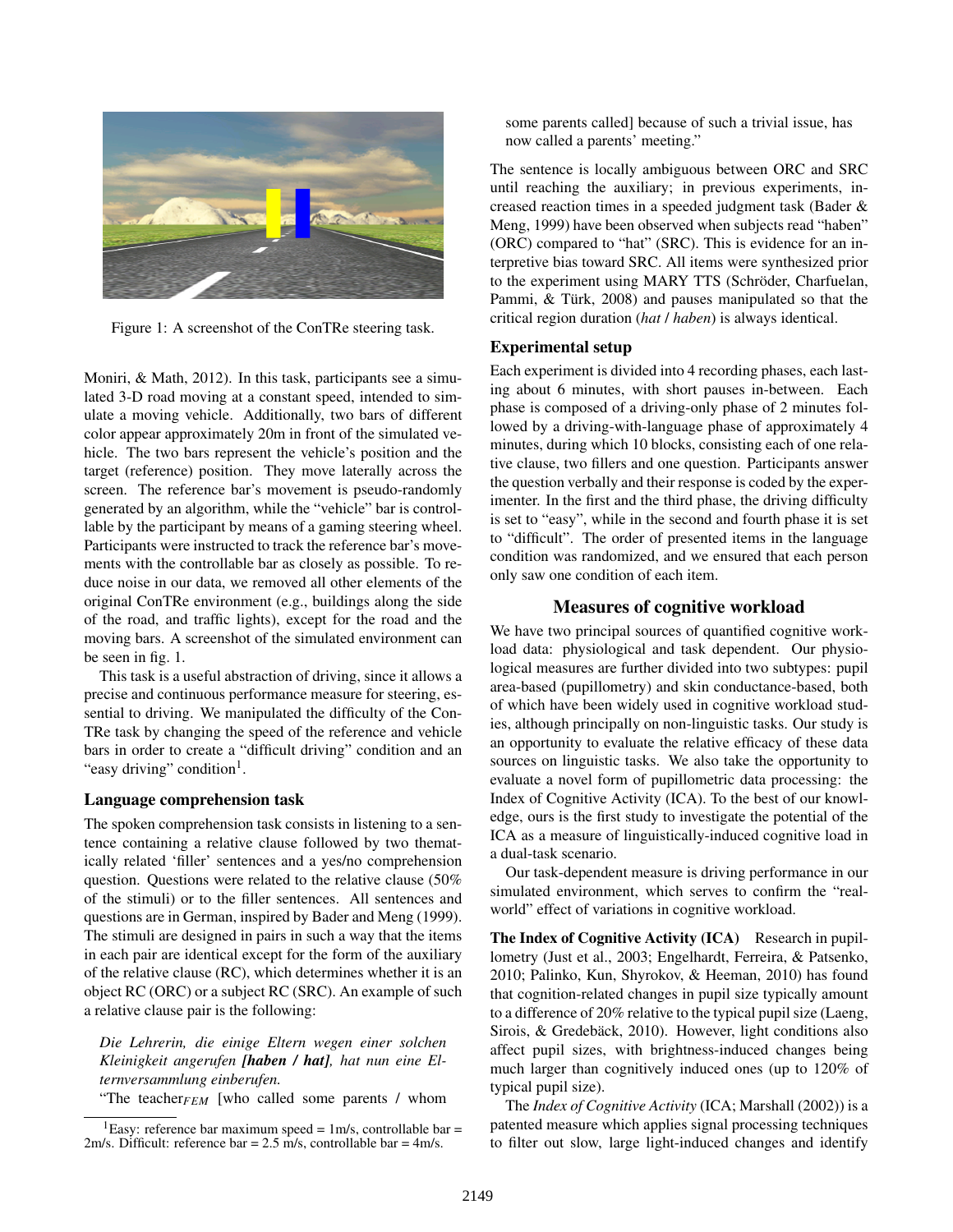the occurrence of short, abrupt changes in pupil size, held to be caused by cognitive load. The ICA measure is argued to be robust with respect to changes in light conditions and eye movement. It relates the frequency of rapid small changes in pupil size (also known as pupillary hippus) to cognitive load. The ICA measure has been used for measuring cognitive load in driving simulation tasks (Schwalm, Keinath, & Zimmer, 2008), simulated driving and visual search (Marshall, 2007), detecting different levels of surgical skill (Richstone et al., 2010), and for measuring linguistically induced cognitive load (Demberg, Kiagia, & Sayeed, 2013) among other uses. Demberg (2013) provides a more detailed analysis of the ICA measure in the dual task setting presented here.

ICA measurements have been shown to be relatively stable across several commonly used eye tracker models and sample rates ranging from 60 to 300 Hz (Bartels & Marshall, 2012). We used a head-mounted Eyelink II and sampled at 250Hz.

Skin conductance response Our second physiological proxy for measuring cognitive load is skin conductance response (SCR), which we calculate from skin conductance level (SCL). Changes in the electrical conductance of the skin are due to activity of the sweat glands, which are in turn controlled by the sympathetic nervous system. Skin conductance amplitude usually changes with respect to its "neutral" (*tonic*) level in response to unexpected, significant, or aversive stimuli. SCL has been previously used as a measure of cognitive load (Shi, Ruiz, Taib, Choi, & Chen, 2007). In a dual task experiment with simulated driving and a secondary cognitive task, B. Mehler, Reimer, Coughlin, and Dusek (2009) found that skin conductance levels peaked in cases of mental overload caused by incrementally increasing secondary task difficulty, which was followed by a deterioration in the performance of the primary task. Son and Park (2011) found skin conductance levels along with steering wheel reversals (used as a measure of task performance) to be good input features for an artificial neural network built to predict task difficulty.

We used the Ledalab software (Benedek & Kaernbach, 2010) to separate our raw skin conductance measurements into an estimate of the tonic component and the phasic component. The software also allows to calculate the number of skin conductance response events. SCR events are the "peaks" of the phasic component of skin conductance; both the number of such events per time unit and the amplitude of the peaks are used in the analysis below.

Driving performance We use performance on the ConTRe task as an additional measure of cognitive load. The task lets us define several measures of task success, including the distance between the reference bar and the controllable bar at each point in time and the speed and acceleration of the controllable bar.

# Results

We ran our experiment with 24 German native speakers aged 20-34, with the total duration of the recorded samples summing up to about 12 hours. We performed our data analysis in R using linear mixed effects (LME) modeling with lme4 (Baayen, Davidson, & Bates, 2008) and mgcv (Wood, 2001).

### Correlation between physiological measures

The first question we explored was whether our physiological measures are correlated with one another. While there is no significant correlation between the raw skin conductance levels and the ICA, we do find a significant positive correlation between the number of skin conductance events and the ICA (using Spearman's  $\rho$ ; left ICA:  $\rho = 0.06$ ;  $p < 0.0001$ ; right ICA:  $\rho = 0.09$ ;  $p < 0.0001$ ). One important aspect to keep in mind is also possibly different latencies of the two measures in reaction to a stimulus.

We find a strong correlation between the ICA of the left and right eye ( $cor = 0.74$ ;  $p > 0.001$ , Pearson's product-moment correlation coefficient).

### Response to experimental phases

Driving performance The next hypothesis we tested was whether our task performance measure in the driving task, i.e., the steering deviation, is sensitive not only to the driving task difficulty, but also to the presence of language. In figure 2, we have plotted the mean deviation for each of the difficulty settings (easy and difficult driving), with and without the secondary linguistic task. Using linear mixed effects models with a random intercept and random slopes by subject, we found a large significant main effect of driving difficulty  $(coef = 0.3; t = 20.33; p < 0.001)$ , showing that steering was less accurate when driving was more difficult. We also found a significant positive main effect of whether we are in a language phase  $(coe f = -0.05; t = -5.00; p < 0.001;$  steering is worse when people are listening to language, see also figure 3), as well as a significant interaction between driving difficulty and the language phase, indicating that the effect of language was more burdensome in the difficult driving condition ( $\cos f = -0.024$ ;  $t = -6.98$ ;  $p < 0.001$ ). To confirm whether the effect of language is significant in both driving conditions, we also split the data into two subsets, easy driving and difficult driving, and found that the effect of language was significant in both linear mixed effects models.

This figure illustrates an obvious difference between steering deviation in the easy and difficult driving conditions.



Figure 2: Driving condition/language vs. steering deviation.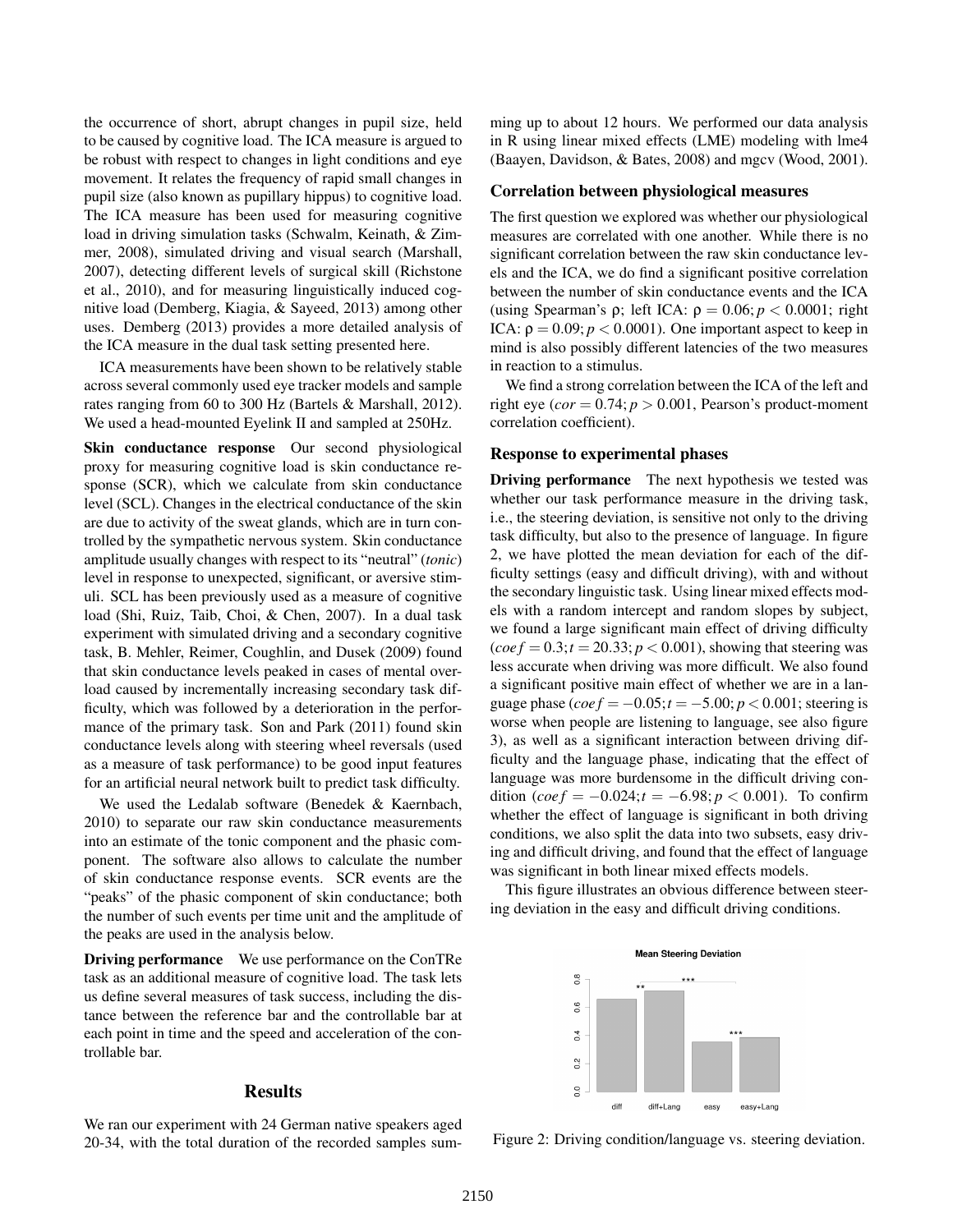Table 1: ICA estimates for the driving plus language phases.

|                                    | right ICA                 |                      |     | left ICA             |                   |     |
|------------------------------------|---------------------------|----------------------|-----|----------------------|-------------------|-----|
|                                    |                           | $\cot t$ -value sign |     |                      | coef t value sign |     |
| (Intercept)                        | $\vert$ 0.8116 123.40 *** |                      |     | 0.7965 135.63        |                   | *** |
| sound playing $\vert 0.0198 \vert$ |                           | 10.88                |     | ***   $0.0186$ 10.10 |                   | *** |
| easy driving                       | $\mid -0.0057 \mid$       | $-2.44$              | $*$ | $-0.0004$            | $-0.21$           |     |

Table 2: # of SCR events reduced during easy driving. (Random slope of driving condition by subject included.)

|                 | Estimate | t value  | signif. |
|-----------------|----------|----------|---------|
| (Intercept)     | 0.68626  | 12.550   | ***     |
| difficulty=easy | -0.06495 | $-4.274$ | ***     |

Pupillometry For the ICA, we find a main effect of driving difficulty in the ICA of the right eye, but not in the left eye (Table 1). Furthermore, we find significantly more blinks during the phases when language was playing. In-depth analysis of the pupillometric data reveals that overall dilation was larger when people were listening to language stimuli, but the number of ICA events was lower (Figure 3). If we look into the language phase, however, the ICA of both eyes went down significantly whenever language wasn't playing (e.g., between stimuli; Table 1: we factored out the effect of blinks or partial blinks on both the pupil area calculations and the ICA). This effect can also be seen in Figure 3, where the 10 ICA spikes in the language region coincide with our 10 blocks of language stimuli.

**Skin conductance** For skin conductance, we cannot easily compare the easy vs. difficult driving settings, as the skin conductance measuring device was removed between phases, and comparison of absolute values between phases is thus impossible. A measure that can be compared between driving conditions is however the number of *skin conductance events*. When running a linear mixed effects regression model with this measure as a response variable, we find that more such skin conductance events happened, as expected, in the difficult driving condition, see Table 2.

We do however not find any significant effect of the language vs. no language condition on this measure. Unexpectedly, we find that tonic skin conductance is *lower* in the driving plus language condition, see Figure 3.

### Cognitive load and language processing difficulty

To this point, we find that the measures largely behave as expected. Thus we come to our main question: can they detect the effect of fine-grained language complexity? To this end, we analysed the data to see whether we can find a) a correlate for higher processing difficulty in the ambiguous region or right after the disambiguation at *hat*/*haben*, and b) whether ORCs lead to less cognitive load than SRCs.

Disambiguating region Detailed analysis of the ambiguous region of the relative clause shows that the Index of Cognitive Activity is high during the ambiguous region of the



Figure 3: Spline plots (120 knots; with 0.95 conf intervals) showing the effect of language on physiological measures during an experimental phase (2 min driving only followed by 4 min of driving plus language).



Figure 4: SCR during time that stimulus is spoken.

relative clause (during the time span of -2000msec to 0msec), and that the ICA sharply falls right after disambiguation (see Table 4 which shows a significant reduction in ICA of both eyes following disambiguation, encoded as *time wrt. onset*). These effects hold over and above effects of the steering task, which have been mathematically accounted for by including the task difficulty as a factor in the model. These results indicate that subjects encounter processing difficulty due to the ambiguity. (This is possibly also something they learn during the experiment.)

For skin conductance, we know that effects can be expected 2-4 seconds after the stimulus. Figure 4 shows a significant rise in skin conductance during the five seconds after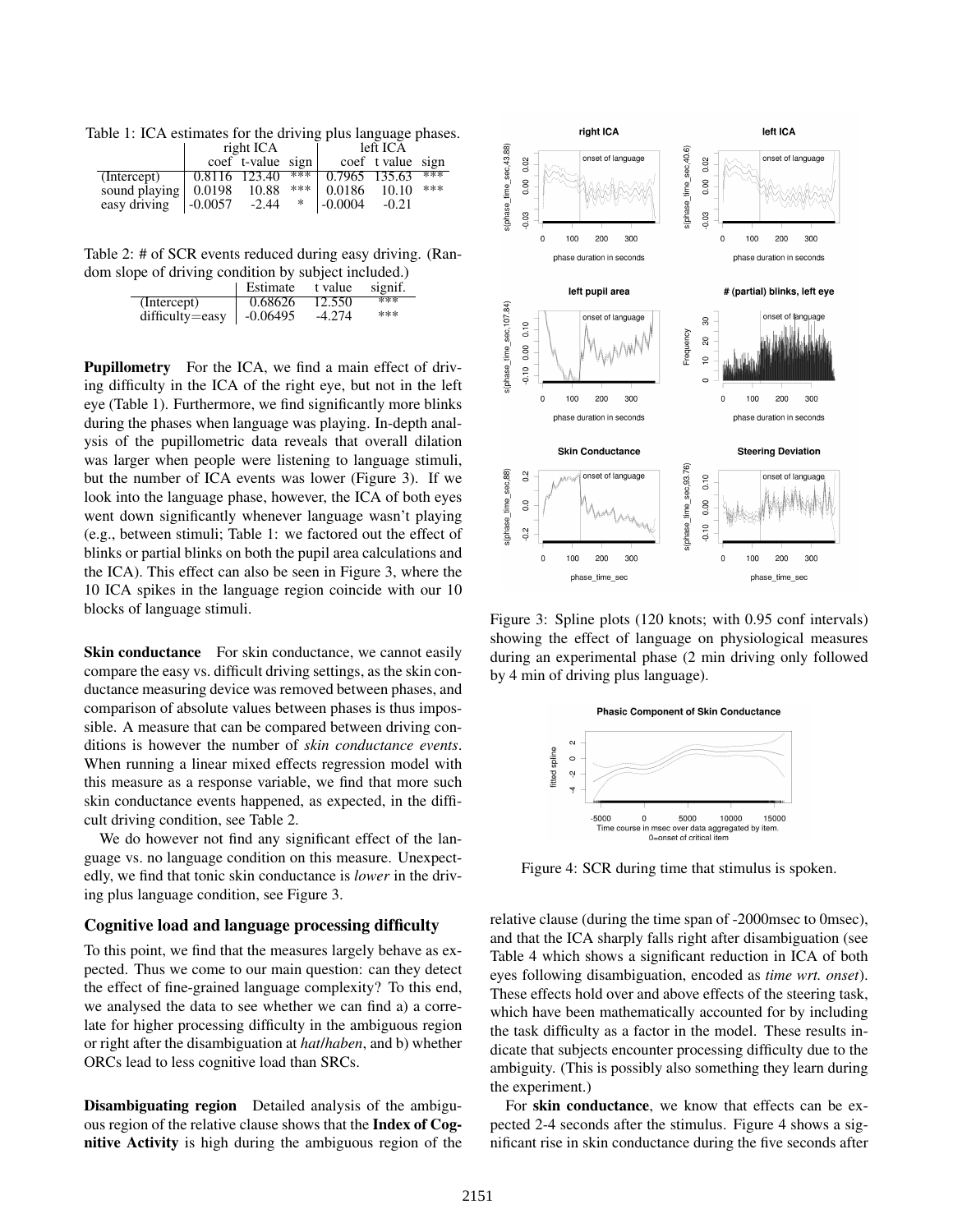Table 3: Mixed effects regression analysis with steering deviation as response variable, for region of 2s before the onset till 2s after end of the critical region.

|                     | Estimate     | t-value  |       |
|---------------------|--------------|----------|-------|
| (Intercept)         | $3.562e-01$  | 17.07    | $***$ |
| phase time          | 8.459e-08    | 3.44     | ***   |
| target velocity     | 3.832e-01    | 205.08   | ***   |
| critical region     | 1.396e-02    | 2.88     | $***$ |
| easy driving        | $-2.248e-01$ | $-64.91$ | ***   |
| target acceleration | $-2.680e-02$ | $-5.90$  | ***   |

Table 4: Mixed effects regression analysis with left and right ICA as response variable, 100–1800msec after critical region onset. (Critical region duration: 0-600msec)

|                                       | left ICA               |                   | right ICA                         |             |  |
|---------------------------------------|------------------------|-------------------|-----------------------------------|-------------|--|
|                                       | Estimate               | t-value           | Estimate                          | t-value     |  |
| (Intercept)                           | 0.7504                 | *** <br>35.71     | 0.736                             | $37.82$ *** |  |
| subject RC                            | $-0.0354$              | ∗<br>$-2.12$      |                                   |             |  |
| phase time                            | $-1.16\times10^{-7}$   | $-2.59$<br>$\ast$ |                                   |             |  |
| time wrt. onset                       | $-2.78 \times 10^{-5}$ |                   | $-6.38$ *** $ -1.84\times10^{-5}$ | $-4.36$ *** |  |
| steering veloc                        | 0.0257                 | $5.37$ ***        | 0.0226                            | $4.88***$   |  |
| steering accel                        | 0.0108                 | $\ast$<br>2.00    |                                   |             |  |
| SRC: phase time $1.34 \times 10^{-7}$ |                        | $\ast$<br>2.12    |                                   |             |  |

the critical region, which would be consistent with an interpretation that the ambiguity causes higher cognitive load.

But can we see any effect of our linguistic stimuli on the driving performance? We compared steering accuracy at the time of the disambiguating region with steering accuracy during the two seconds before and after, and indeed found that deviation of the controllable bar from the reference bar was significantly larger during the disambiguating region than before or after; see the positive coefficient (Table 3) for the binary variable "critical region".

Subject vs. object relative clauses Finally, we test whether the ICA is sensitive to fine-grained linguistic complexity effects. We isolated the subset of the data which fell within the 1800msec following the onset of the critical region *hat* / *haben*. The duration of this critical region at *hat* / *haben* is 650 ms in both conditions, which we imposed by manipulating the duration of the phrase boundary pause during synthesis. On this subset of the data, we built two LME models (one for each eye) with the ICA measure as the response variable and the relative clause type as the fixed effect, while also introducing a random effect per participant.

The results of this analysis are shown in Table 4. We can see that there is a negative effect for the SRC type in both cases, although only the result for the right eye is significant. The interpretation of the coefficient is that SRCs tend to occur with smaller values of ICA than ORCs.

We did not find any significant effects of relative clause condition on skin conductance, overall pupil dilation or steering performance.

|                          | Estimate | t-value | Sig  |
|--------------------------|----------|---------|------|
| <b>INTERCEPT</b>         | 2.663    | 5.72    | ***  |
| RC-TYPE (OBJ)            | 0.445    | 1.17    |      |
| VOICE (PASSIVE)          | $-1.802$ | $-3.11$ | $**$ |
| DRIVINGDIFFICULTY (EASY) | $-0.222$ | $-1.18$ |      |

# Performance in the language task

A last link that we wanted to investigate was the one between performance in the linguistic task (i.e., answer accuracy) and the difficulty of the driving and language tasks. We built a binomial LME model with the answer accuracy as the response factor and driving task difficulty, relative clause type, and the voice (passive vs. active) of the question as fixed effects with a random intercept per participant and subject and a random slope for relative clause type by item<sup>2</sup>. The resulting coefficients are presented in Table 5. While answer accuracy was lower for object relative clauses (74%) than for subject relative clauses (78%), and lower in difficult driving (75%) than in easy driving (77%), these differences did not reach significance. (NB: questions related to relative clauses were only asked after half of the items; i.e., this analysis is based on relatively little data.) The only significant negative effect on answer accuracy was found for passive voice questions, which means that there are significantly more wrong answers to passive voice questions than to active voice ones (this is not unexpected, as it has long been known that passives are more difficult to process than actives (J. Mehler, 1963)).

### Discussion and conclusions

We designed the tasks in our experiment to require continuous attention. The language task clearly affects performance on the primary steering task: we see the effect of the secondary task in all of our measures. Furthermore, we find effects of linguistic ambiguity and complexity in our measures of cognitive load: during the ambiguous region in our stimuli, we see evidence for higher cognitive load in our pupillometric measure, which is also reflected in a slightly later galvanic skin response. During the disambiguating region, we observe significantly higher steering deviation, which indicates that people are allocating more mental resources to the linguistic task, hence impeding steering performance. We also found evidence for a measurable effect of linguistic complexity in our pupillometric measure ICA: the ICA was significantly higher during the disambiguating region and the following second for the ORC condition compared to SRC. This experiment provides early support for the ICA as a useful measure to assess language-induced cognitive load.

# **References**

Baayen, R., Davidson, D., & Bates, D. (2008). Mixedeffects modeling with crossed random effects for subjects

<sup>&</sup>lt;sup>2</sup>Best model according to standard comparison with AIC and  $\chi^2$ .